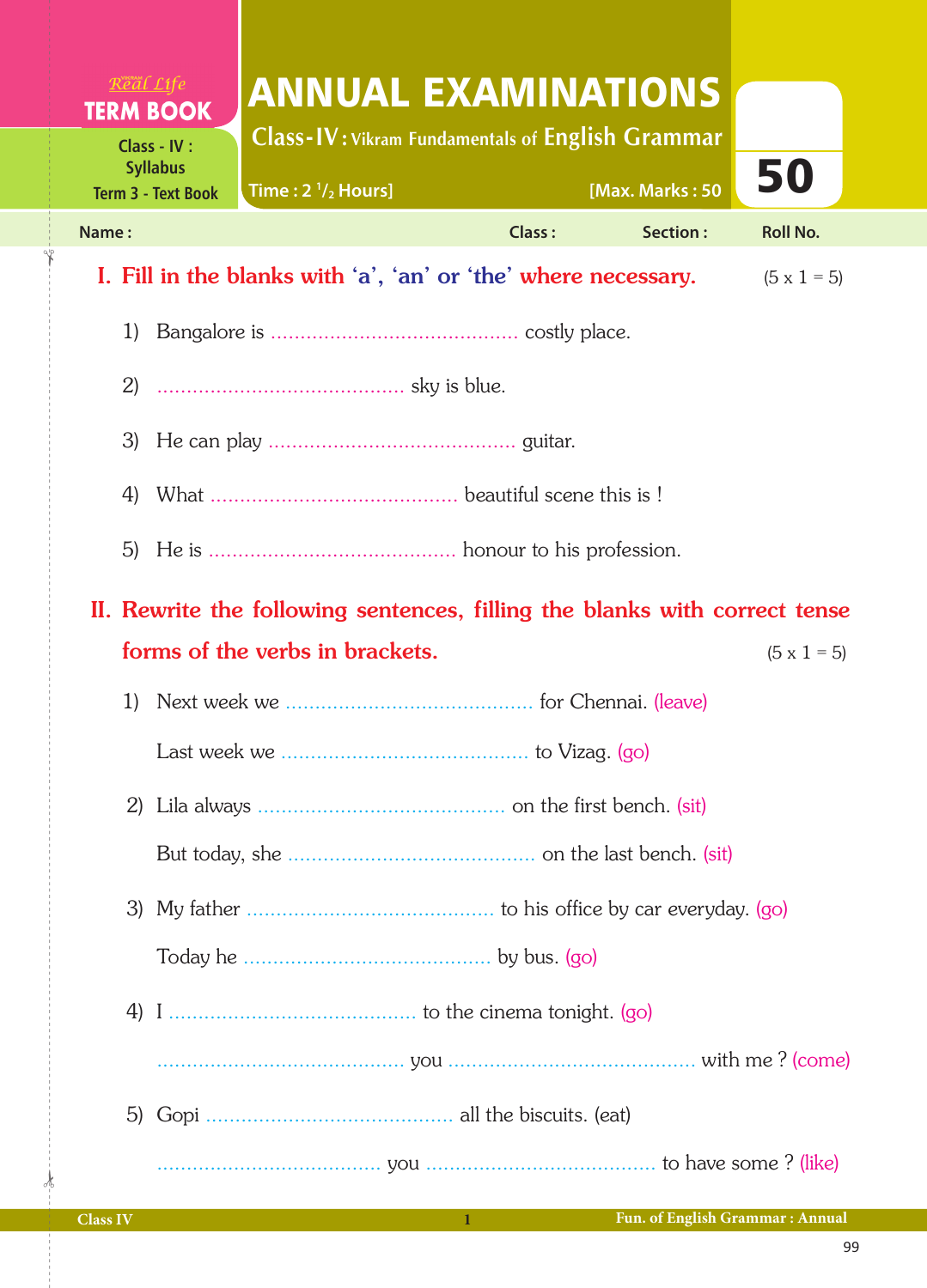## III. Fill in the blanks with suitable Past Tense / Past Participle forms of verb.

 $(5 \times 1 = 5)$ 

|                                                                                                           | 1) |                                                                                         |  |  |  |  |  |
|-----------------------------------------------------------------------------------------------------------|----|-----------------------------------------------------------------------------------------|--|--|--|--|--|
|                                                                                                           | 2) |                                                                                         |  |  |  |  |  |
|                                                                                                           | 3) |                                                                                         |  |  |  |  |  |
|                                                                                                           |    |                                                                                         |  |  |  |  |  |
|                                                                                                           |    |                                                                                         |  |  |  |  |  |
|                                                                                                           |    | IV. Tick $(\checkmark)$ the correct form of the verb in brackets.<br>$(5 \times 1 = 5)$ |  |  |  |  |  |
|                                                                                                           | 1) | The dance of the daffodils $(is/are)$ enchanting.                                       |  |  |  |  |  |
|                                                                                                           | 2) | All the voters in our village (has/have) refused to vote.                               |  |  |  |  |  |
|                                                                                                           | 3) | Two and two (makes/make) four.                                                          |  |  |  |  |  |
|                                                                                                           | 4) | Radha and Krishna (is/are) a symbol of love.                                            |  |  |  |  |  |
|                                                                                                           | 5) | Krishna, who stands first in the class (is/are) present.                                |  |  |  |  |  |
| V. Fill in the blanks with Comparative or Superlative Adverbs given in<br>brackets.<br>$(5 \times 1 = 5)$ |    |                                                                                         |  |  |  |  |  |
|                                                                                                           | 1) |                                                                                         |  |  |  |  |  |
|                                                                                                           | 2) |                                                                                         |  |  |  |  |  |
|                                                                                                           | 3) |                                                                                         |  |  |  |  |  |
|                                                                                                           | 4) |                                                                                         |  |  |  |  |  |

5) Sita speaks ......................................... than Gita. (eloquently)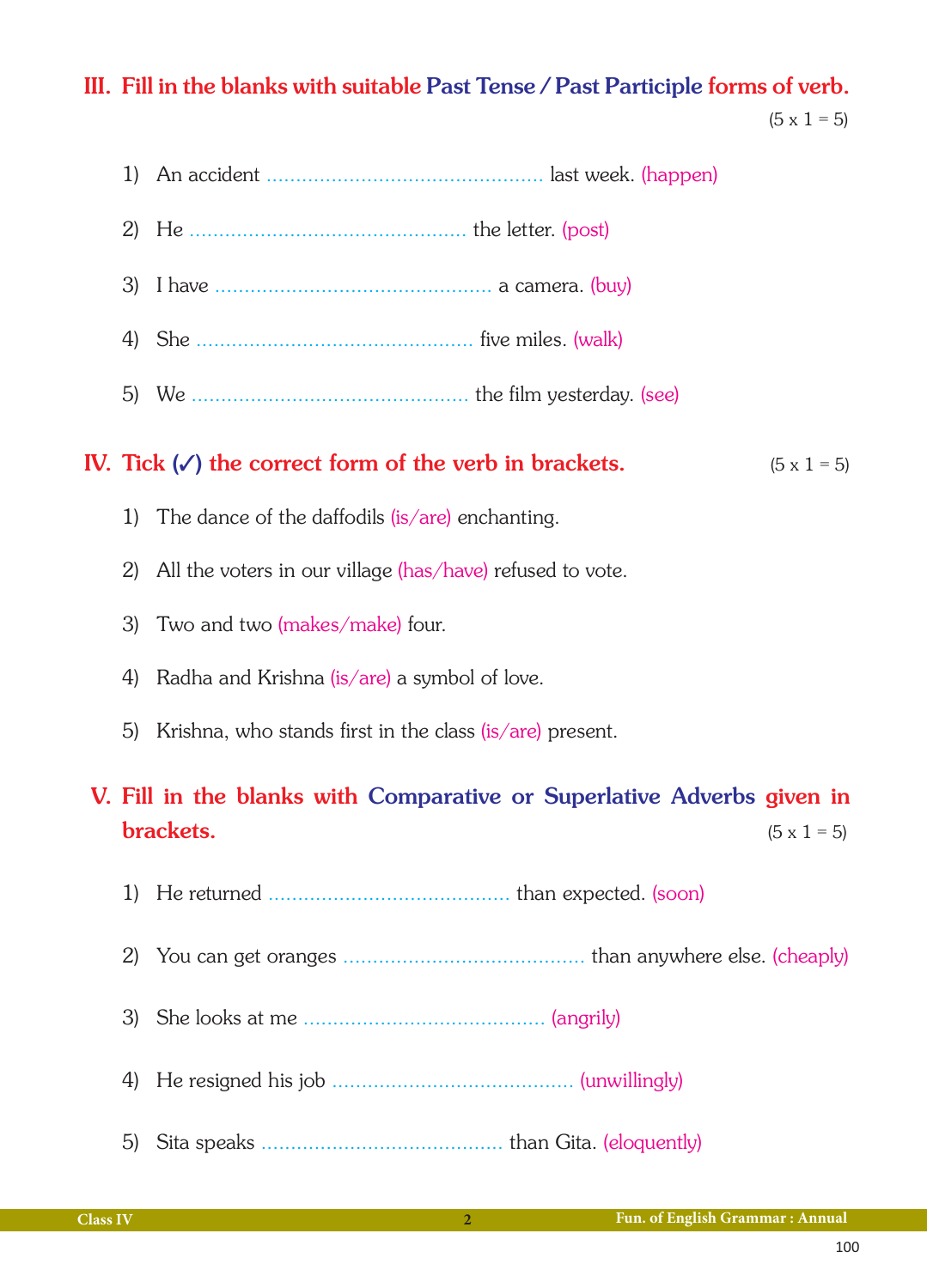## VI. Punctuate the following using capitals where necessary. Rewrite the sentences.  $(5 \times 1 = 5)$

- 1) We went to agra to see the taj mahal
- 2) we met our friend george and his family at the station last monday

.........................................................................................................................

.........................................................................................................................

.........................................................................................................................

.........................................................................................................................

- 3) gandhiji the father of our nation brought us freedom
- 4) gandhiji's weapons of war were truth and non-violence
- 5) the shop deals in pens pencils paper ink and all stationery articles

## **VII.** Read the following passage carefully.  $(5 \times 1 = 5)$

 Ostrich is the largest of all birds. It is more than eight feet tall, weighing about a hundred and twenty kilograms. Its huge body is supported by two long legs. Each of the legs is supported by two toes, one of them very small. It has a lengthy neck and a flat head with a short beak and large eyes. The ostrich's brain is smaller than one of its eyes. But it is not stupid. When it faces any danger, it sits down and stretches its long neck along the ground. In this posture, it is mistaken for a grassy mound. Inspite of its weight it can run 30 miles an hour. But it prefers to run around in circles. It cannot fly. It lives on grass, leaves and fruit. But strangely it swallows small stones and pebbles to help in digestion. It will eat almost anything.

## Now answer the following questions.

- 1) Its huge body is supported
- 2) How does the ostrich behave in times of danger ?

 $\frac{1}{2}$ 

✁